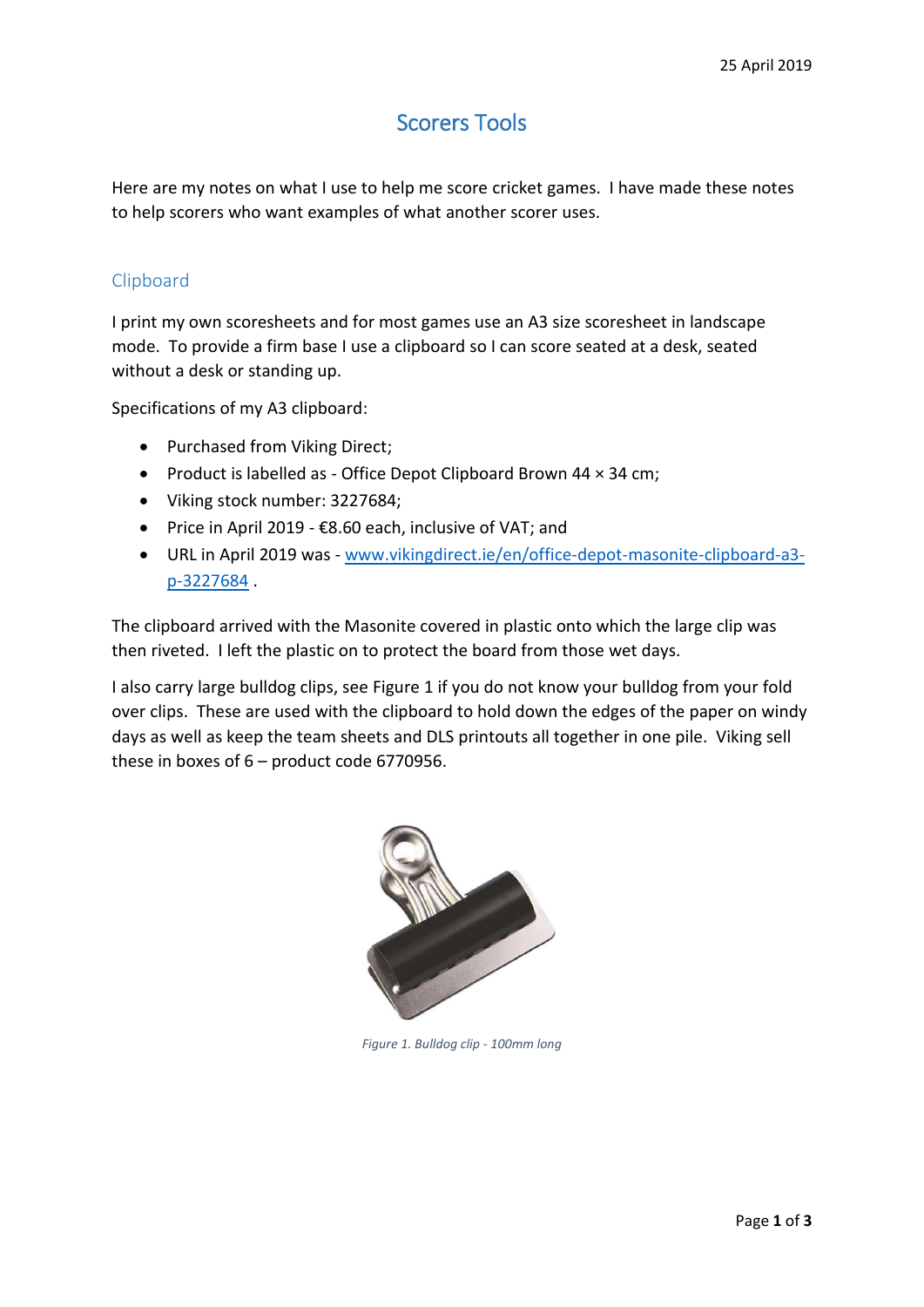## Stationery Items

**.** 

#### *Pens*

I see that a number of scorers use fibre tipped pens such as the Staedtler Triplus Fineliners, especially those scorers that like to do full colour scoring (i.e. where each bowler is assigned a unique colour).

Based on experience I do not fibre tipped pens for two reasons:

- One drop of water and they run badly;
- They have a 1mm nip not fine enough in my view.

My preference is for the Pilot G-TEC-C4 range of pens<sup>1</sup> for the following reasons:

- The rollerball has a diameter of 0.4 mm so they produce a 0.2mm line<sup>2</sup>;
- A modern bio-polymer ink is used which is more akin to a resin<sup>3</sup> and is resistant to spreading; and
- Has far better water resistance than fibre tipped pens.

The only detractor is that they are not cheap, seldom available for less than €2.50 per pen. Have a look online at Amazon o[r www.huntoffice.ie](http://www.huntoffice.ie/) or walk into The Pen Corner (12 College Green, Dublin 2) where they usually have a few in stock.

If you are convinced and you like to do full colour scoring then they are available in packs of 10 assorted colours – for about €25.00.

[Figure 2](#page-1-0) is an example of the advantage of using a fine tip pen.



*Figure 2. Example of a fine tip in action*

<span id="page-1-0"></span>In Mr. Boland's first over he needed to bowl 9 balls to get through this over. The fine tipped pen allows everything to fit (with space for lots more) and permits clear capture of the symbol indicating 3 wides.

<sup>&</sup>lt;sup>1</sup> I believe these pens were developed in Japan for Manga Artists. These pens are used extensively in accounting, editing, proof-reading, annotations (especially in bibles) and correcting navigation charts.

<sup>&</sup>lt;sup>2</sup> The production of a 0.4mm ball point tip has been achieved using a 3-dimple supporting system technology. In this system, the 0.4mm carbide alloy ball is mounted by making three depressions in the tip of a fine stainless steel pipe, in contrast to the traditional system of hollowing out the metal tip. Since the ball will be supported on 'points' the reduction in wear surface allows smoother rotation. The resulting stroke width is just 0.2mm.

<sup>&</sup>lt;sup>3</sup> The resin is made from a micro-organism very similar to yeast. Although this ink is in a highly viscous gel form during storage, the ink viscosity reduces during the writing process due to the action of the ball rotation. The ink immediately becomes viscous again once on the paper - this special characteristic prevents ink spreading, feathering and bleeding.